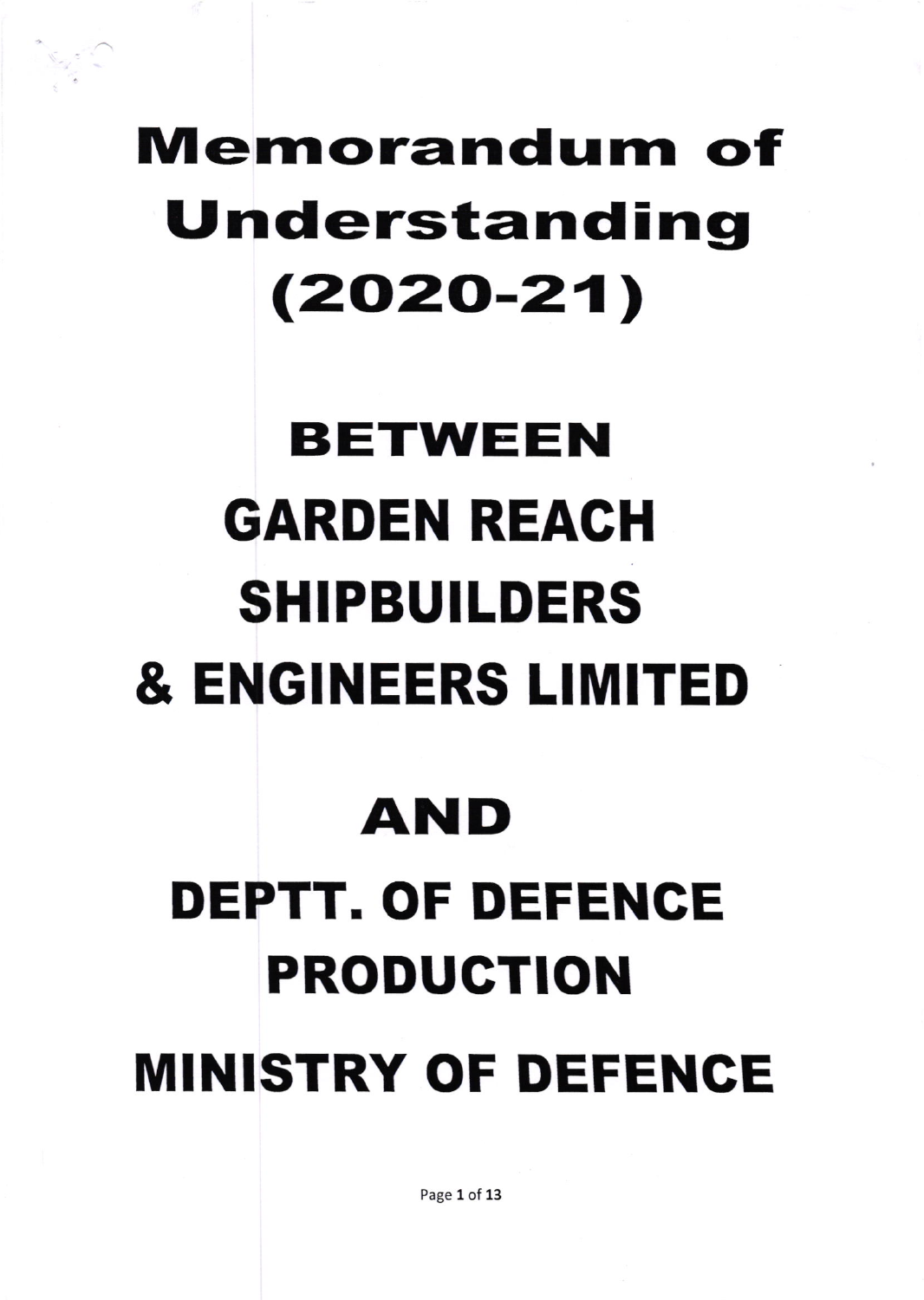#### Brief about GRSE for MoU for the year 2020-21

| Sl.            | <b>Particulars</b>                                                            | <b>Details</b>                                                                                                                                                                                                                                                                                                                                                                                                                                                                                                                                                                                                                                                                                                                                                                                                                                                                                                                                                                                                                                                                                                                                                                                                                                                                                                                                                                                                                                                                                                                                                                                                                                                                                                                                                                                                                                                                                       |  |  |
|----------------|-------------------------------------------------------------------------------|------------------------------------------------------------------------------------------------------------------------------------------------------------------------------------------------------------------------------------------------------------------------------------------------------------------------------------------------------------------------------------------------------------------------------------------------------------------------------------------------------------------------------------------------------------------------------------------------------------------------------------------------------------------------------------------------------------------------------------------------------------------------------------------------------------------------------------------------------------------------------------------------------------------------------------------------------------------------------------------------------------------------------------------------------------------------------------------------------------------------------------------------------------------------------------------------------------------------------------------------------------------------------------------------------------------------------------------------------------------------------------------------------------------------------------------------------------------------------------------------------------------------------------------------------------------------------------------------------------------------------------------------------------------------------------------------------------------------------------------------------------------------------------------------------------------------------------------------------------------------------------------------------|--|--|
|                | Name of the CPSE                                                              | Garden Reach Shipbuilders & Engineers Limited                                                                                                                                                                                                                                                                                                                                                                                                                                                                                                                                                                                                                                                                                                                                                                                                                                                                                                                                                                                                                                                                                                                                                                                                                                                                                                                                                                                                                                                                                                                                                                                                                                                                                                                                                                                                                                                        |  |  |
| $\overline{2}$ | Date of Receipt of Draft MoU 2020-<br>21                                      | 13 <sup>th</sup> December 2019                                                                                                                                                                                                                                                                                                                                                                                                                                                                                                                                                                                                                                                                                                                                                                                                                                                                                                                                                                                                                                                                                                                                                                                                                                                                                                                                                                                                                                                                                                                                                                                                                                                                                                                                                                                                                                                                       |  |  |
| 3              | Holding / Subsidiary                                                          | Holding                                                                                                                                                                                                                                                                                                                                                                                                                                                                                                                                                                                                                                                                                                                                                                                                                                                                                                                                                                                                                                                                                                                                                                                                                                                                                                                                                                                                                                                                                                                                                                                                                                                                                                                                                                                                                                                                                              |  |  |
| 4              | (Maharatna/<br>Navratna/<br><b>Status</b><br>Miniratna-I/ Miniratna-II/ None) | Miniratna-I                                                                                                                                                                                                                                                                                                                                                                                                                                                                                                                                                                                                                                                                                                                                                                                                                                                                                                                                                                                                                                                                                                                                                                                                                                                                                                                                                                                                                                                                                                                                                                                                                                                                                                                                                                                                                                                                                          |  |  |
| 5              | Schedule (A/ B/ C/ D/ Unscheduled)                                            | B                                                                                                                                                                                                                                                                                                                                                                                                                                                                                                                                                                                                                                                                                                                                                                                                                                                                                                                                                                                                                                                                                                                                                                                                                                                                                                                                                                                                                                                                                                                                                                                                                                                                                                                                                                                                                                                                                                    |  |  |
| 6              | Purpose for which the CPSE was set<br>up and the main business now            | GRSE was set up for Shipbuilding, Ship Repair & Engineering business.<br>The present businesses of the company are Shipbuilding (the main business), Ship Repair, Portable Pre-<br>Fabricated Steel Bridge, Deck Machinery items, Marine Pumps and Diesel Engine.<br>Garden Reach Shipbuilders & Engineers Ltd., was taken over by the Government of India in 1960 and<br>the shipyard delivered the first ever indigenous warship built in India, INS Ajay to Indian Navy in 1961.<br>GRSE has since then delivered a total of 105 warships to Indian Navy, Indian Coast Guard and Mauritius<br>Coast Guard, which is the highest number of warships built by any shipyard in the country.<br>GRSE is following a well laid blue print of dynamic growth plan, expansion and diversification to meet<br>the future defence needs of the country. GRSE acquired Raja Bagan Dockyard in July 2006 from<br>CIWTC Ltd for its small ship business. The shipyard has recently completed its Modernization plan<br>with an aim to build quality ships in reduced timeframe with Modular Construction Technology. With<br>this modernisation, shipyard has doubled its capacity. GRSE is a Mini Ratna Category I company. GRSE<br>is a profit making and regular dividend paying Defence PSU for the last 26 years. Over the years, GRSE<br>has developed capabilities to design and build a wide range of most modern and strategic warships for<br>the country including Frigates, Corvettes, Fleet Tanker, Survey Vessels, LSTs, LCUs, OPVs, FACs,<br>IPVs, FRP boats and Hovercrafts.<br>GRSE is the only DPSU in the country having its own Engineering Division. The Engineering Division<br>of GRSE has developed capabilities to design and manufacture Portable Pre-fabricated Steel bridges,<br>Deck Machinery items, Marine Pumps and Diesel Engines. In recognition of GRSE's performance, the |  |  |

 $\lambda$ 

 $\ell$